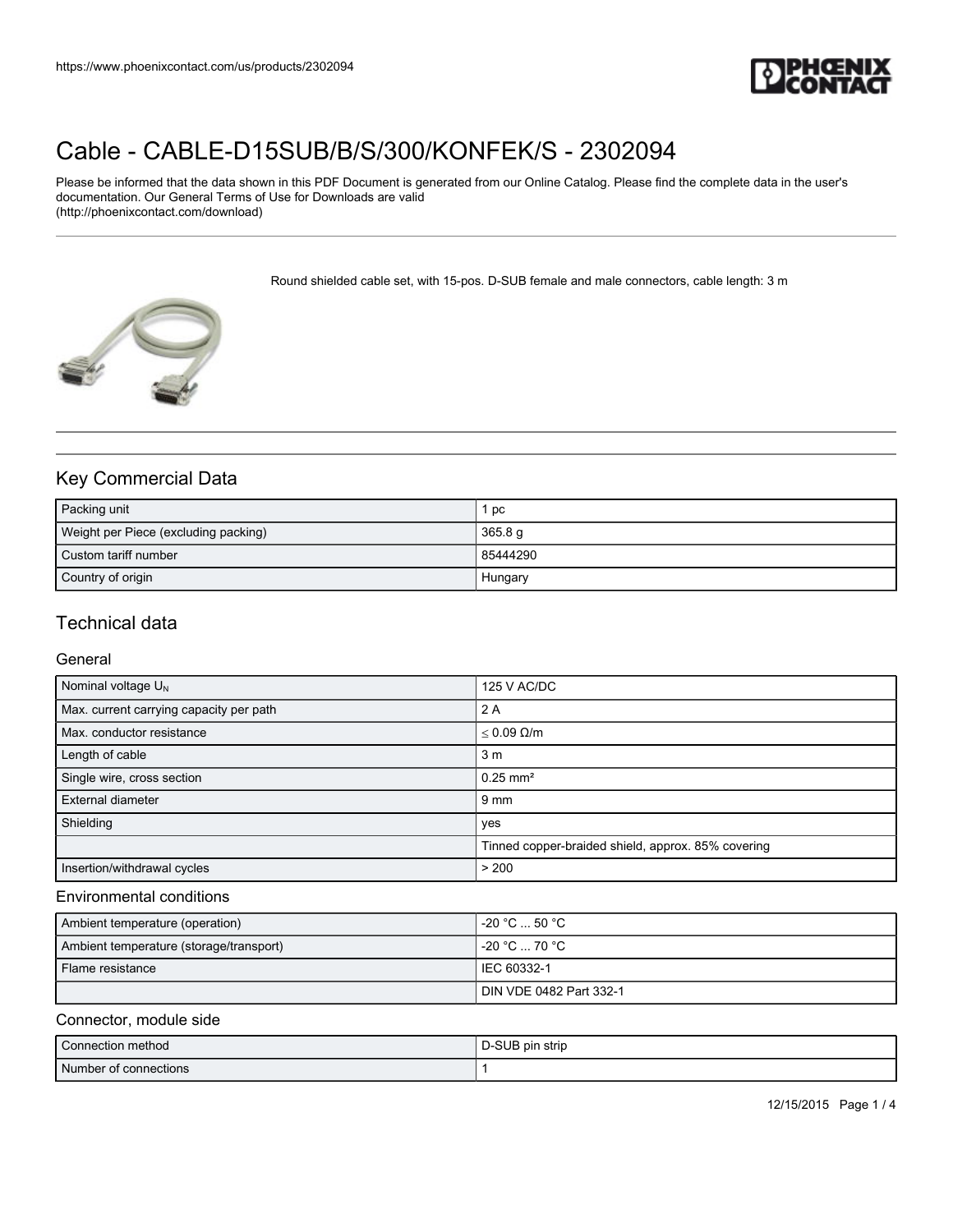

# [Cable - CABLE-D15SUB/B/S/300/KONFEK/S - 2302094](https://www.phoenixcontact.com/us/products/2302094)

# Technical data

### Connector, module side

| Number of positions         | ∪ו      |
|-----------------------------|---------|
| Conductor cross section AWG | ∽<br>-4 |

## Connector, controller side

| Connection method           | D-SUB socket strip |
|-----------------------------|--------------------|
| Number of connections       |                    |
| Number of positions         | -15                |
| Conductor cross section AWG | 24                 |

### Supported controller

| Controller                       | universal   |  |
|----------------------------------|-------------|--|
| <b>Standards and Regulations</b> |             |  |
| Connection in acc. with standard | <b>CUL</b>  |  |
| Flame resistance                 | IEC 60332-1 |  |

DIN VDE 0482 Part 332-1

# **Classifications**

### eCl@ss

| eCl@ss 4.0 | 27060306 |
|------------|----------|
| eCl@ss 4.1 | 27060306 |
| eCl@ss 5.0 | 27061801 |
| eCl@ss 5.1 | 27061801 |
| eCl@ss 6.0 | 27061801 |
| eCl@ss 7.0 | 27061801 |
| eCl@ss 8.0 | 27249205 |

### ETIM

| <b>ETIM 2.0</b> | EC000237 |
|-----------------|----------|
| <b>ETIM 3.0</b> | EC000237 |
| <b>ETIM 4.0</b> | EC000237 |
| ETIM 5.0        | EC000237 |

#### UNSPSC

| UNSPSC 6.01         | 26121620 |
|---------------------|----------|
| UNSPSC 7.0901       | 26121620 |
| <b>UNSPSC 11</b>    | 26121620 |
| <b>UNSPSC 12.01</b> | 26121620 |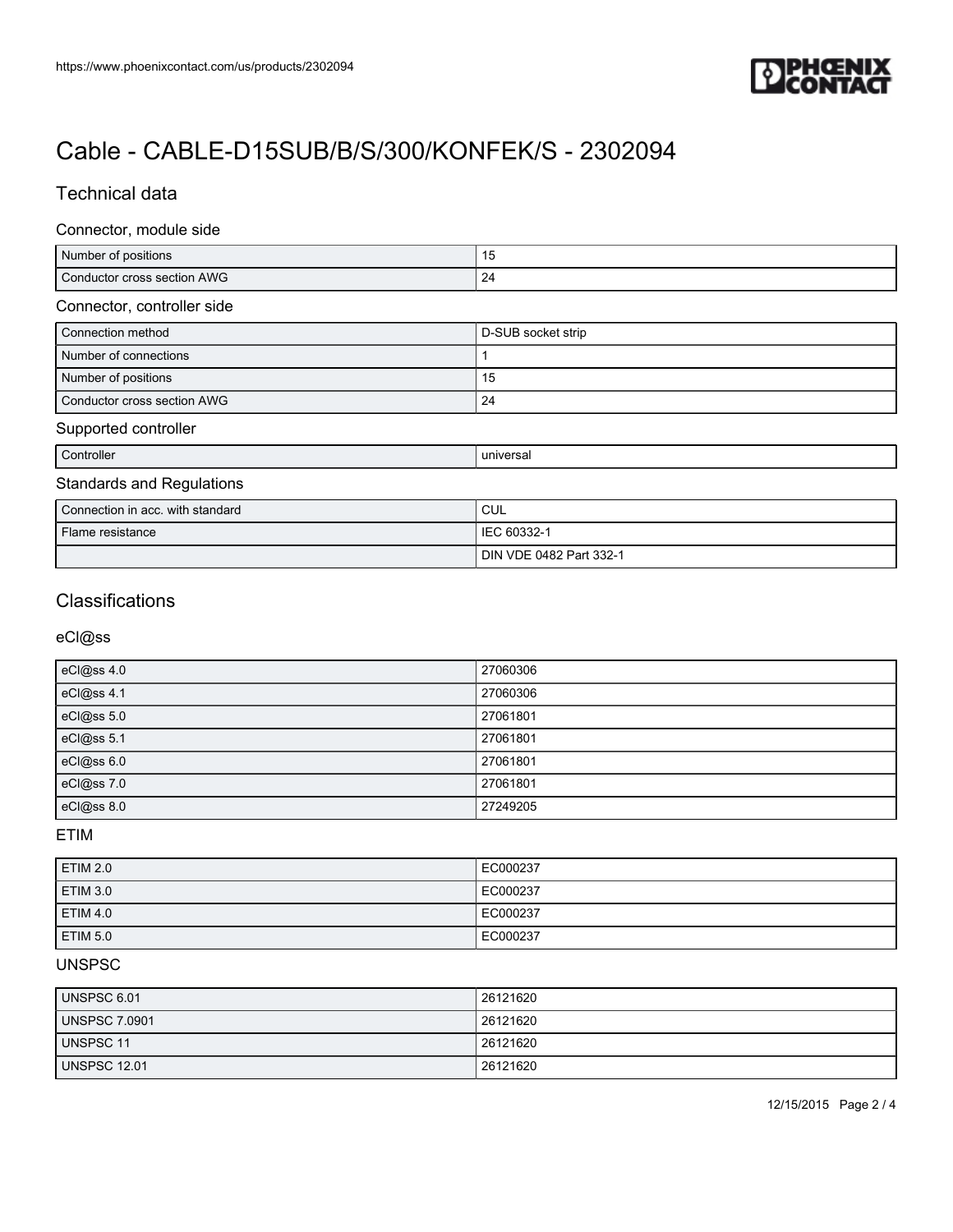

# [Cable - CABLE-D15SUB/B/S/300/KONFEK/S - 2302094](https://www.phoenixcontact.com/us/products/2302094)

| Classifications                                                     |          |
|---------------------------------------------------------------------|----------|
| <b>UNSPSC</b>                                                       |          |
| <b>UNSPSC 13.2</b>                                                  | 26121620 |
| Approvals                                                           |          |
| Approvals                                                           |          |
| Approvals                                                           |          |
| UL Recognized / cUL Recognized / CSA / EAC / EAC / cULus Recognized |          |
| Ex Approvals                                                        |          |
| Approvals submitted                                                 |          |
| Approval details                                                    |          |
| UL Recognized <b>W</b>                                              |          |
| cUL Recognized                                                      |          |
| CSA                                                                 |          |
| EAC                                                                 |          |
|                                                                     |          |
| EAC                                                                 |          |
|                                                                     |          |
| cULus Recognized $\sqrt{\phantom{a}}\blacksquare$ us                |          |
|                                                                     |          |